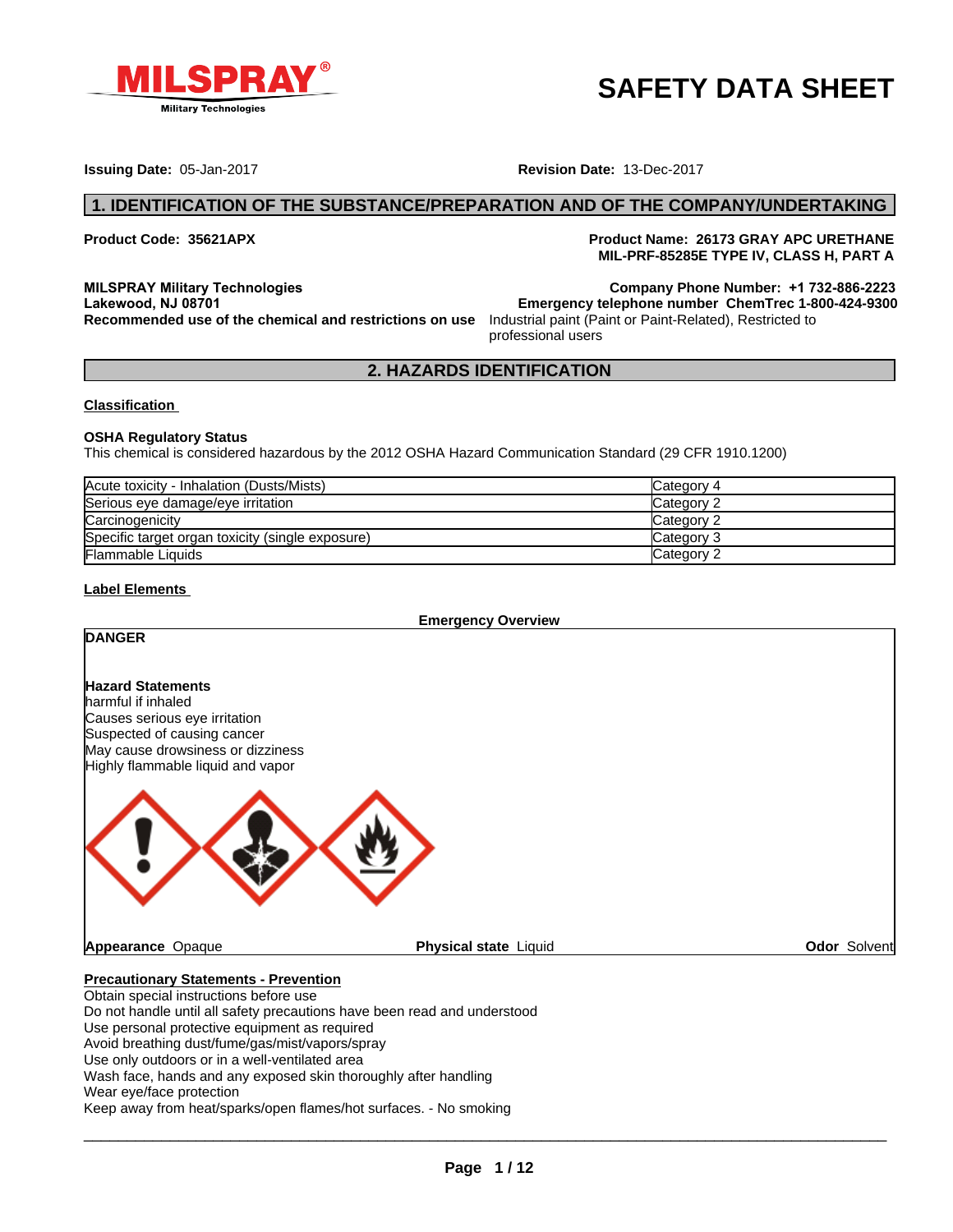Keep container tightly closed Ground/Bond container and receiving equipment Use explosion-proof electrical/ ventilating/ lighting/ equipment Use only non-sparking tools Take precautionary measures against static discharge Keep cool

# **Precautionary Statements - Response**

IF exposed or concerned: Get medical advice/attention IF IN EYES: Rinse cautiously with water for several minutes. Remove contact lenses, if present and easy to do. Continue rinsing If eye irritation persists: Get medical advice/attention IF ON SKIN (or hair): Remove/Take off immediately all contaminated clothing. Rinse skin with water/shower IF INHALED: Remove victim to fresh air and keep at rest in a position comfortable for breathing In case of fire: Use CO2, dry chemical, or foam for extinction The Case of immediately all contaminated clothing. Rinse skin with water/shower<br>fresh air and keep at rest in a position comfortable for breathing<br>memical, or foam for extinction<br>iorange<br>Keep container tightly closed<br>**Sinc** 

 $\_$  ,  $\_$  ,  $\_$  ,  $\_$  ,  $\_$  ,  $\_$  ,  $\_$  ,  $\_$  ,  $\_$  ,  $\_$  ,  $\_$  ,  $\_$  ,  $\_$  ,  $\_$  ,  $\_$  ,  $\_$  ,  $\_$  ,  $\_$  ,  $\_$  ,  $\_$  ,  $\_$  ,  $\_$  ,  $\_$  ,  $\_$  ,  $\_$  ,  $\_$  ,  $\_$  ,  $\_$  ,  $\_$  ,  $\_$  ,  $\_$  ,  $\_$  ,  $\_$  ,  $\_$  ,  $\_$  ,  $\_$  ,  $\_$  ,

### **Precautionary Statements - Storage**

Store in a well-ventilated place. Keep container tightly closed Store in accordance with local regulations

### **Precautionary Statements - Disposal**

Dispose of contents/container to an approved waste disposal plant

# **Hazards not otherwise classified (HNOC)**

### **Other information**

• May be harmful if swallowed

# **Contains a known or suspected carcinogen**

| <b>Chemical Name</b>   | <b>CAS No</b>                | Weight-%    | <b>ACGIH</b>                                            | <b>OSHA</b>                                |
|------------------------|------------------------------|-------------|---------------------------------------------------------|--------------------------------------------|
| METHYL AMYL KETONE     | 110-43-0                     | 20% - 30%   | TWA: 50 ppm                                             | TWA: 100 ppm<br>TWA: $465 \text{ mg/m}^3$  |
| <b>METHYL ACETATE</b>  | 79-20-9                      | 10% - 20%   | STEL: 250 ppm<br>TWA: 200 ppm                           | TWA: 200 ppm<br>TWA: 610 mg/m <sup>3</sup> |
| TITANIUM DIOXIDE       | 13463-67-7                   | 10% - 20%   | TWA: $10 \text{ mg/m}^3$                                | TWA: 15 mg/m <sup>3</sup> total<br>dust    |
| METHYL ISOBUTYL KETONE | 108-10-1                     | 1% - 5%     | STEL: 75 ppm<br>TWA: 20 ppm                             | TWA: 100 ppm<br>TWA: $410 \text{ mg/m}^3$  |
| <b>BUTYL ACETATE</b>   | 123-86-4                     | $1\% - 5\%$ | STEL: 150 ppm<br>TWA: 50 ppm                            | TWA: 150 ppm<br>TWA: $710 \text{ mg/m}^3$  |
| <b>CARBON BLACK</b>    | 1333-86-4                    | $0\% - 1\%$ | TWA: $3 \text{ mg/m}^3$ inhalable<br>particulate matter | TWA: $3.5 \text{ mg/m}^3$                  |
|                        | <b>4. FIRST AID MEASURES</b> |             |                                                         |                                            |

# **First Aid Measures**

| <b>General advice</b> | Show this safety data sheet to the doctor in attendance. If symptoms persist, call a<br>physician.                                                                                                     |
|-----------------------|--------------------------------------------------------------------------------------------------------------------------------------------------------------------------------------------------------|
| <b>Eye Contact</b>    | Immediately flush eyes with water for at least 15 minutes. Get medical attention. If easy to<br>do, remove contact lenses. Keep eye wide open while rinsing. If symptoms persist, call a<br>physician. |
| <b>Skin Contact</b>   | Immediate medical attention is not required. Wash off immediately with soap and plenty of<br>water while removing all contaminated clothes and shoes. If skin irritation persists, call a              |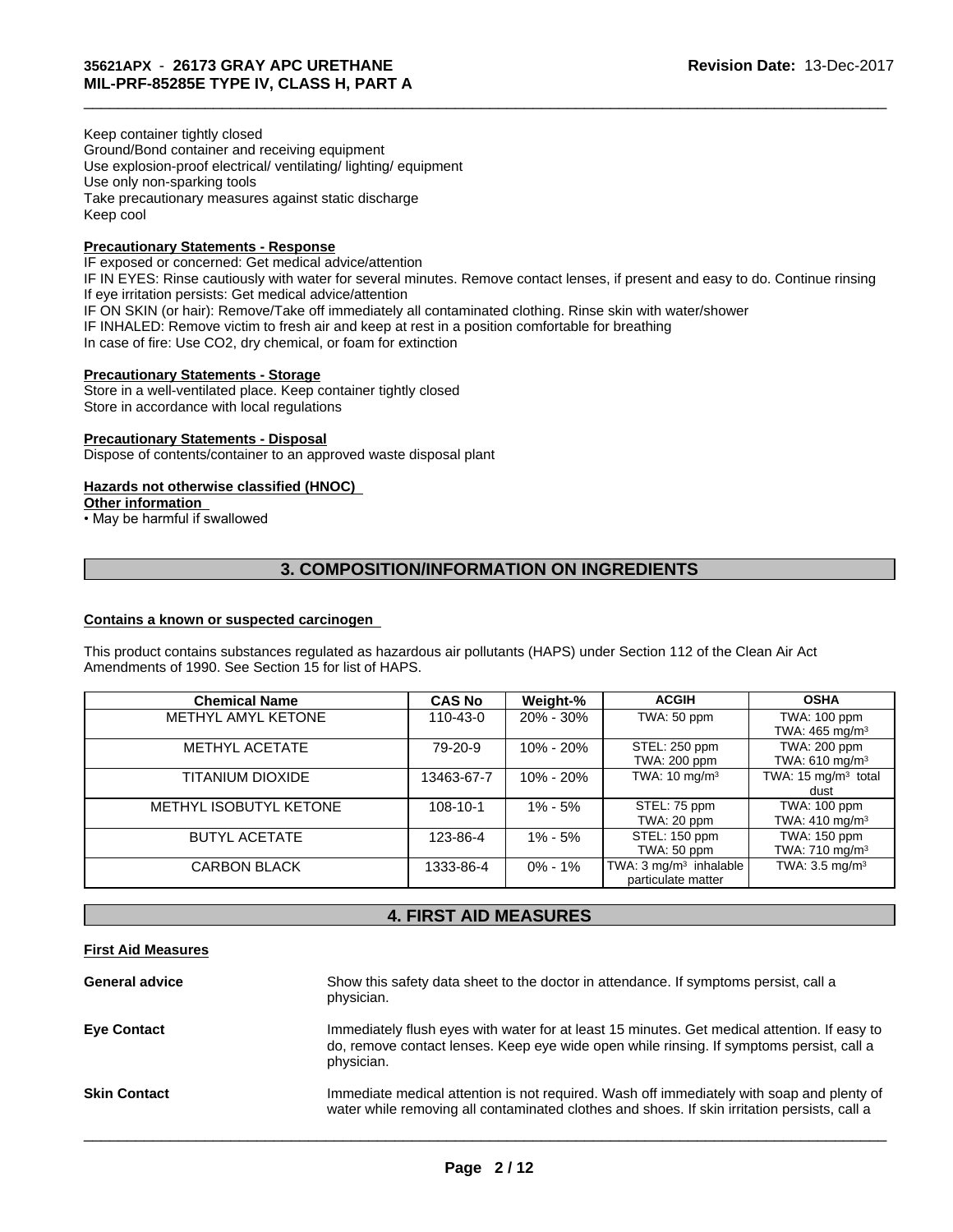|                                                             | physician.                                                                                                                                                                                                                                                                                                                                                                   |
|-------------------------------------------------------------|------------------------------------------------------------------------------------------------------------------------------------------------------------------------------------------------------------------------------------------------------------------------------------------------------------------------------------------------------------------------------|
| <b>Inhalation</b>                                           | Remove to fresh air. Consult a physician if necessary. If breathing is irregular or stopped,<br>administer artificial respiration. Avoid direct contact with skin. Use barrier to give<br>mouth-to-mouth resuscitation. Immediate medical attention is not required. Move to fresh<br>air in case of accidental inhalation of vapors. If symptoms persist, call a physician. |
| Ingestion                                                   | Rinse mouth. Drink plenty of water. If symptoms persist, call a physician. Do NOT induce<br>vomiting. Clean mouth with water and afterwards drink plenty of water. Never give anything<br>by mouth to an unconscious person. Consult a physician if necessary.                                                                                                               |
| Self-protection of the first aider                          | Remove all sources of ignition. Use personal protective equipment as required.                                                                                                                                                                                                                                                                                               |
| Most important symptoms and effects, both acute and delayed |                                                                                                                                                                                                                                                                                                                                                                              |
| <b>Most Important Symptoms and</b><br><b>Effects</b>        | No information available.                                                                                                                                                                                                                                                                                                                                                    |
|                                                             | Indication of any immediate medical attention and special treatment needed                                                                                                                                                                                                                                                                                                   |
| Notes to physician                                          | Treat symptomatically.                                                                                                                                                                                                                                                                                                                                                       |
|                                                             | <b>5. FIRE-FIGHTING MEASURES</b>                                                                                                                                                                                                                                                                                                                                             |

 $\_$  ,  $\_$  ,  $\_$  ,  $\_$  ,  $\_$  ,  $\_$  ,  $\_$  ,  $\_$  ,  $\_$  ,  $\_$  ,  $\_$  ,  $\_$  ,  $\_$  ,  $\_$  ,  $\_$  ,  $\_$  ,  $\_$  ,  $\_$  ,  $\_$  ,  $\_$  ,  $\_$  ,  $\_$  ,  $\_$  ,  $\_$  ,  $\_$  ,  $\_$  ,  $\_$  ,  $\_$  ,  $\_$  ,  $\_$  ,  $\_$  ,  $\_$  ,  $\_$  ,  $\_$  ,  $\_$  ,  $\_$  ,  $\_$  ,

**Unsuitable Extinguishing Media** No information available.

### **Specific hazards arising from the chemical**

Extremely flammable.

### **Explosion Data**

**Sensitivity to Mechanical Impact** no data available. **Sensitivity to Static Discharge** Yes.

# **Protective equipment and precautions for firefighters**

As in any fire, wear self-contained breathing apparatus pressure-demand, MSHA/NIOSH (approved or equivalent) and full protective gear. propriate to local circumstances and the surrounding environment.<br>
No information available.<br> **mical**<br> **6. ACCIDENTAL RELEASE MEASURES**<br> **6. ACCIDENTAL RELEASE MEASURES**<br> **6. ACCIDENTAL RELEASE MEASURES**<br> **hermove all sour** 

### **Personal precautions, protective equipment and emergency procedures**

| <b>Personal Precautions</b>                           | Remove all sources of ignition. Evacuate personnel to safe areas. Ensure adequate<br>ventilation. Use personal protective equipment as required. Keep people away from and<br>upwind of spill/leak. Avoid breathing vapors or mists. Ventilate the area. |
|-------------------------------------------------------|----------------------------------------------------------------------------------------------------------------------------------------------------------------------------------------------------------------------------------------------------------|
| <b>Environmental Precautions</b>                      |                                                                                                                                                                                                                                                          |
| <b>Environmental Precautions</b>                      | Prevent further leakage or spillage if safe to do so. Prevent product from entering drains. Do<br>not flush into surface water or sanitary sewer system. Vapors are heavier than air, spread<br>along floors and form explosive mixtures with air.       |
| Methods and materials for containment and cleaning up |                                                                                                                                                                                                                                                          |
| <b>Methods for Containment</b>                        | Prevent further leakage or spillage if safe to do so.                                                                                                                                                                                                    |
| <b>Methods for Cleaning Up</b>                        | Pick up and transfer to properly labeled containers. Dam up. Soak up with inert absorbent<br>material (e.g. sand, silica gel, acid binder, universal binder, sawdust). Soak up with inert<br>absorbent material.                                         |
|                                                       |                                                                                                                                                                                                                                                          |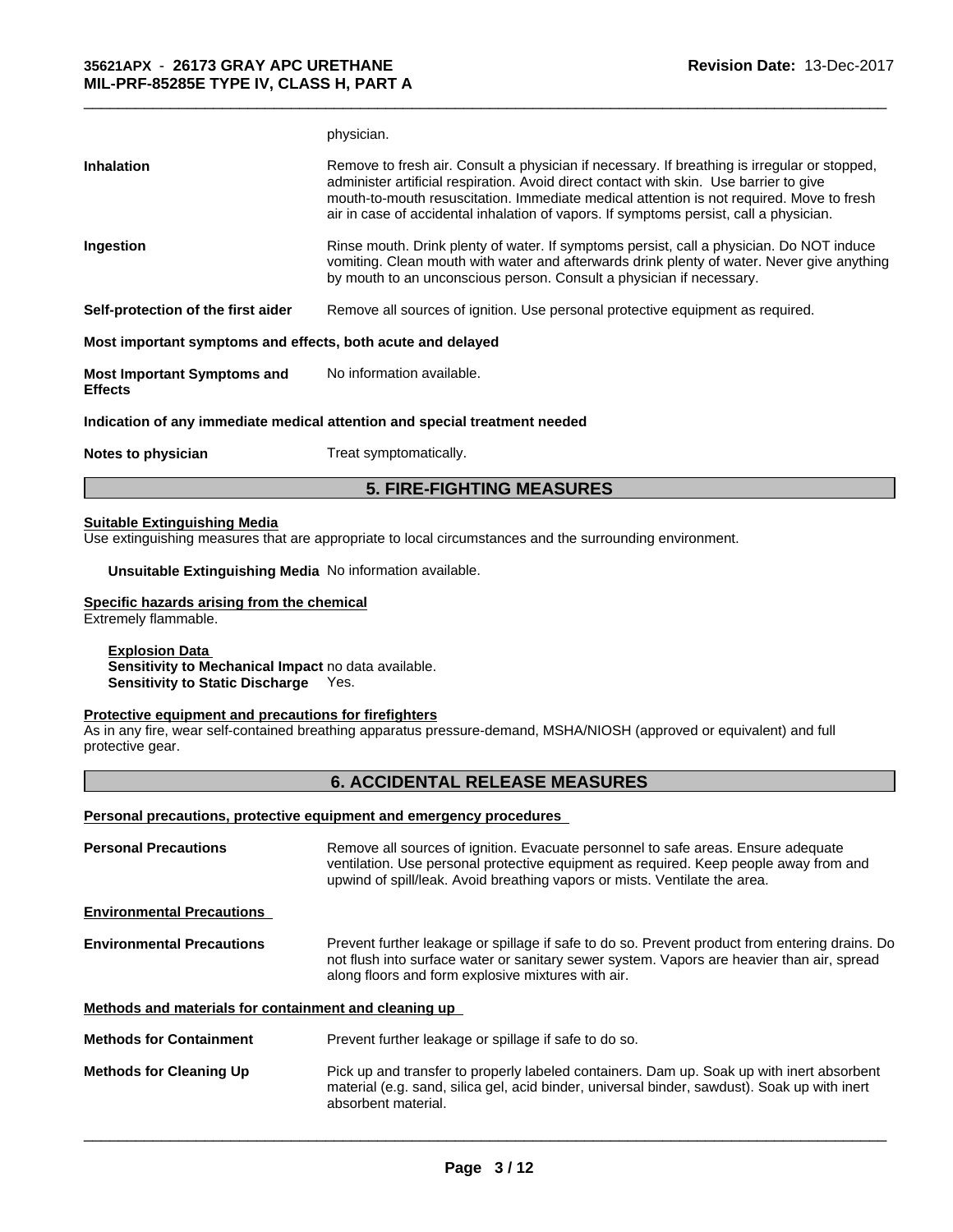### **Precautions for safe handling**

**13-ART A**<br> **7. HANDLING AND STORAGE**<br> **7. HANDLING AND STORAGE Advice on safe handling** Ensure adequate ventilation. Keep away from open flames, hot surfaces and sources of ignition. Take precautionary measures against static discharges. Use explosion-proof electrical (ventilation and lighting) equipment. Take necessary action to avoid static electricity discharge (which might cause ignition of organic vapors). Use with local exhaust ventilation. Wear protective gloves/protective clothing/eye protection/face protection. Do not breathe vapor or mist. To dissipate static electricity during transfer, ground drum and connect to receiving container with bonding strap. Use only non-sparking tools. Ensure adequate ventilation. Keep away from open flames, hot surfaces and sources of ignition. Take precautionary measures against static discharges. Use explosion-proof electricity discharge (which might cause ignition of

### **Conditions for safe storage, including any incompatibilities**

**Storage Conditions** Keep tightly closed in a dry and cool place. Keep in properly labeled containers. Keep containers tightly closed in a cool, well-ventilated place. Keep away from heat, sparks and flame.

**Incompatible Products** None known based on information supplied.

### **Control parameters**

### **Exposure Guidelines** .

| <b>Chemical Name</b>                  | <b>ACGIH</b>                                   | <b>OSHA</b>                                 | <b>NIOSH IDLH</b>                          |
|---------------------------------------|------------------------------------------------|---------------------------------------------|--------------------------------------------|
| <b>METHYL AMYL KETONE</b>             | TWA: 50 ppm                                    | TWA: 100 ppm                                | IDLH: 800 ppm                              |
| $110 - 43 - 0$                        |                                                | TWA: $465 \text{ mg/m}^3$                   | TWA: 100 ppm                               |
|                                       |                                                |                                             | TWA: $465 \text{ mg/m}^3$                  |
| <b>METHYL ACETATE</b>                 | STEL: 250 ppm                                  | TWA: 200 ppm                                | IDLH: 3100 ppm                             |
| 79-20-9                               | TWA: 200 ppm                                   | TWA: $610$ mg/m <sup>3</sup>                | TWA: 200 ppm                               |
|                                       |                                                |                                             | TWA: $610$ mg/m <sup>3</sup>               |
|                                       |                                                |                                             | STEL: 250 ppm                              |
|                                       |                                                |                                             | STEL: 760 mg/m <sup>3</sup>                |
| <b>TITANIUM DIOXIDE</b><br>13463-67-7 | TWA: $10 \text{ mg/m}^3$                       | TWA: 15 mg/m <sup>3</sup> total dust        | IDLH: 5000 mg/m <sup>3</sup>               |
| METHYL ISOBUTYL KETONE                | STEL: 75 ppm                                   | TWA: 100 ppm                                | IDLH: 500 ppm                              |
| 108-10-1                              | TWA: 20 ppm                                    | TWA: 410 mg/m <sup>3</sup>                  | TWA: 50 ppm                                |
|                                       |                                                |                                             | TWA: $205 \text{ mg/m}^3$                  |
|                                       |                                                |                                             | STEL: 75 ppm                               |
|                                       |                                                |                                             | STEL: 300 mg/m <sup>3</sup>                |
| <b>ALUMINUM OXIDE</b>                 | TWA: 1 $mg/m3$ respirable                      | TWA: 15 $mg/m3$ total dust                  |                                            |
| 1344-28-1                             | particulate matter                             | TWA: $5 \text{ mg/m}^3$ respirable fraction |                                            |
| <b>BUTYL ACETATE</b>                  | STEL: 150 ppm                                  | TWA: 150 ppm                                | <b>IDLH: 1700 ppm</b>                      |
| 123-86-4                              | TWA: 50 ppm                                    | TWA: 710 mg/m <sup>3</sup>                  | TWA: 150 ppm                               |
|                                       |                                                |                                             | TWA: $710 \text{ mg/m}^3$                  |
|                                       |                                                |                                             | STEL: 200 ppm                              |
|                                       |                                                |                                             | STEL: 950 mg/m <sup>3</sup>                |
| <b>CARBON BLACK</b>                   | TWA: 3 mg/m <sup>3</sup> inhalable particulate | TWA: $3.5 \text{ mg/m}^3$                   | IDLH: 1750 mg/m <sup>3</sup>               |
| 1333-86-4                             | matter                                         |                                             | TWA: $3.5 \text{ mg/m}^3$                  |
|                                       |                                                |                                             | TWA: 0.1 mg/m <sup>3</sup> Carbon black in |
|                                       |                                                |                                             | presence of Polycyclic aromatic            |
|                                       |                                                |                                             | hydrocarbons PAH                           |
| XYLENE(PURE)                          | STEL: 150 ppm                                  | TWA: 100 ppm                                |                                            |
| 1330-20-7                             | TWA: 100 ppm                                   | TWA: $435 \text{ mg/m}^3$                   |                                            |

*NIOSH IDLH: Immediately Dangerous to Life or Health*

### **Exposure controls**

### **Engineering Measures** Showers

Eyewash stations Ventilation systems.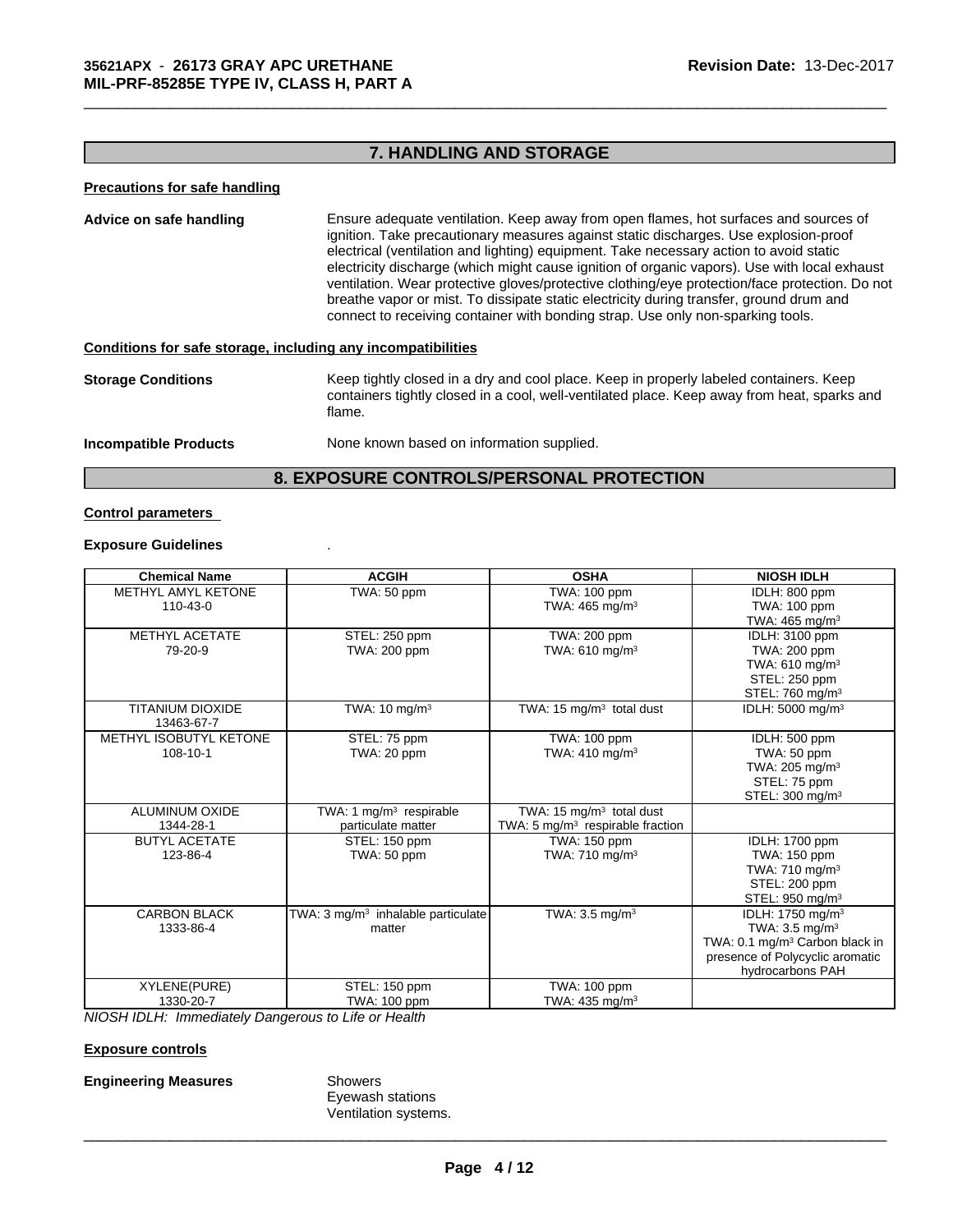### **Individual protection measures, such as personal protective equipment**

| <b>Eye/Face Protection</b>      |                                                                                                                                                                                                                                                                                                                                  | Use personal protective equipment as required. |                                                                                         |  |  |  |
|---------------------------------|----------------------------------------------------------------------------------------------------------------------------------------------------------------------------------------------------------------------------------------------------------------------------------------------------------------------------------|------------------------------------------------|-----------------------------------------------------------------------------------------|--|--|--|
| <b>Skin and Body Protection</b> |                                                                                                                                                                                                                                                                                                                                  | Chemical resistant apron.                      |                                                                                         |  |  |  |
| <b>Respiratory Protection</b>   | If exposure limits are exceeded or irritation is experienced, NIOSH/MSHA approved<br>respiratory protection should be worn. Positive-pressure supplied air respirators may be<br>required for high airborne contaminant concentrations. Respiratory protection must be<br>provided in accordance with current local regulations. |                                                |                                                                                         |  |  |  |
| <b>Hygiene Measures</b>         | area and clothing is recommended.                                                                                                                                                                                                                                                                                                |                                                | Do not eat, drink or smoke when using this product. Regular cleaning of equipment, work |  |  |  |
|                                 |                                                                                                                                                                                                                                                                                                                                  | <b>9. PHYSICAL AND CHEMICAL PROPERTIES</b>     |                                                                                         |  |  |  |
| <b>Physical state</b>           | Liquid                                                                                                                                                                                                                                                                                                                           | Appearance                                     | Opaque                                                                                  |  |  |  |
| Odor                            | Solvent.                                                                                                                                                                                                                                                                                                                         | <b>Odor Threshold</b>                          | No data available                                                                       |  |  |  |
| nН                              | No data available                                                                                                                                                                                                                                                                                                                | Flash Point                                    | 14 °F / -10 °C                                                                          |  |  |  |

| <b>Physical state</b>                           | Liquid            | Appearance                        | Opaque            |
|-------------------------------------------------|-------------------|-----------------------------------|-------------------|
| Odor                                            | Solvent.          | <b>Odor Threshold</b>             | No data available |
| рH                                              | No data available | <b>Flash Point</b>                | 14 °F / -10 °C    |
| <b>Decomposition temperature</b>                | No data available | <b>Boiling Point</b>              | 133 °F / 56 °C    |
| Melting Point / Melting Range No data available |                   | <b>Freezing Point</b>             | No data available |
| Vapor Pressure @20°C (kPa)                      | No data available | <b>Partition coefficient:</b>     | No data available |
| <b>Vapor Density</b>                            | No data available | <b>Density</b>                    | No data available |
| <b>Bulk density</b>                             | No data available | <b>Specific Gravity</b>           | 1.08              |
| <b>Evaporation Rate</b>                         | No data available | <b>Water solubility</b>           | No data available |
| <b>Dynamic viscosity</b>                        | No data available | Weight per Gallon (Ibs/gal):      | 8.99              |
|                                                 |                   | <b>Flammability Limits in Air</b> |                   |

**10. STABILITY AND REACTIVITY**<br> **10. STABILITY AND REACTIVITY**<br> **10. STABILITY AND REACTIVITY**<br> **10. STABILITY AND REACTIVITY**<br>
10. STABILITY AND REACTIVITY **Odor Threshold** No data available **pH** No data available and the Magnetic Herman available to the Boiling Point<br>No data available to data available to data available to the Boiling Point to the 133 °F / 56 °C **Melting Point / Melting Range** No data available **Freezing Point** No data available **Vandale Breefficient:** Partition coefficient:<br>Vandata available partition coefficient: **Vapor Density** No data available **Density** No data available **Bulk density** No data available **Specific Gravity** 1.08 **Evaporation Rater solubility No data available Solubility** No d<br>Mater **Solut Available Available Available Available** Solubility **Weight per Gallon (lbs/gal): Flammability Limits in Air Upper** 5.52 % **Lower** 1.07 %

 $\_$  ,  $\_$  ,  $\_$  ,  $\_$  ,  $\_$  ,  $\_$  ,  $\_$  ,  $\_$  ,  $\_$  ,  $\_$  ,  $\_$  ,  $\_$  ,  $\_$  ,  $\_$  ,  $\_$  ,  $\_$  ,  $\_$  ,  $\_$  ,  $\_$  ,  $\_$  ,  $\_$  ,  $\_$  ,  $\_$  ,  $\_$  ,  $\_$  ,  $\_$  ,  $\_$  ,  $\_$  ,  $\_$  ,  $\_$  ,  $\_$  ,  $\_$  ,  $\_$  ,  $\_$  ,  $\_$  ,  $\_$  ,  $\_$  ,

### **Reactivity**

No data available

### **Chemical stability**

Stable under recommended storage conditions. **Conditions to Avoid** Extremes of temperature and direct sunlight. **Incompatible Materials** None known based on information supplied. **Hazardous Decomposition Products** None known based on information supplied.

# **10. STABILITY AND REACTIVITY**<br>itions.<br>htt.<br>dd.<br>**11. TOXICOLOGICAL INFORMATION**<br>e

### **Information on likely routes of exposure**

| <b>Product Information</b> | The product has not been tested    |  |
|----------------------------|------------------------------------|--|
| <b>Inhalation</b>          | There is no data for this product. |  |
| <b>Eve Contact</b>         | There is no data for this product. |  |
| <b>Skin Contact</b>        | There is no data for this product. |  |
| Ingestion                  | There is no data for this product. |  |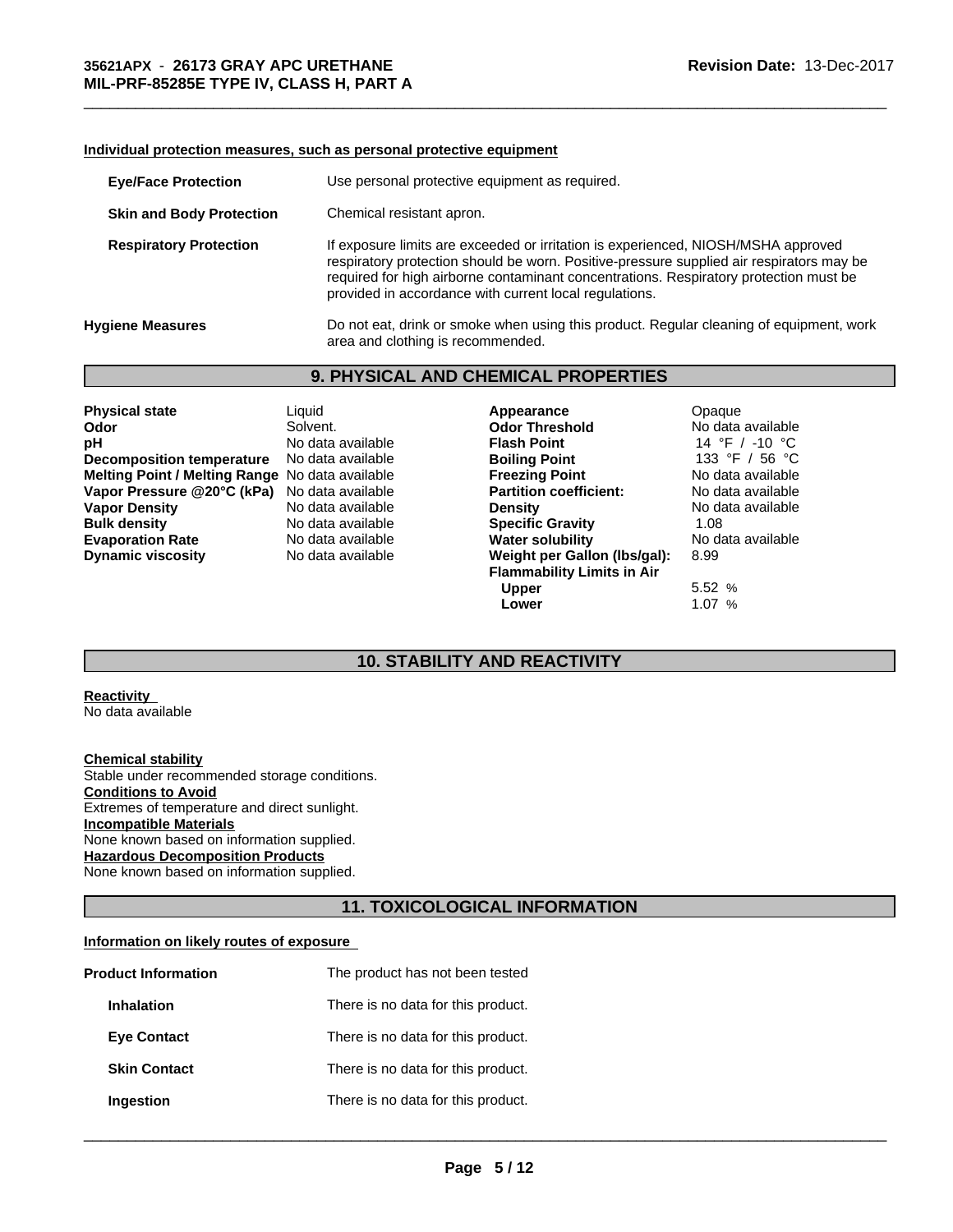| 35621APX - 26173 GRAY APC URETHANE<br>MIL-PRF-85285E TYPE IV, CLASS H, PART A |                       |                         | <b>Revision Date: 13-Dec-2017</b> |
|-------------------------------------------------------------------------------|-----------------------|-------------------------|-----------------------------------|
| <b>Chemical Name</b>                                                          | Oral LD50             | Dermal LD50             | <b>Inhalation LC50</b>            |
| <b>IMETHYL AMYL KETONE</b><br>110-43-0                                        | $= 1600$ mg/kg (Rat)  | $= 12.6$ mL/kg (Rabbit) | 2000 - 4000 ppm (Rat) 6 h         |
| <b>IMETHYL ACETATE</b><br>79-20-9                                             | $>$ 5 g/kg (Rat)      | $>$ 5 g/kg (Rabbit)     | $= 16000$ ppm (Rat) 4 h           |
| <b>ITITANIUM DIOXIDE</b><br>13463-67-7                                        | $> 10000$ mg/kg (Rat) | N/A                     | N/A                               |
| <b>IMETHYL ISOBUTYL KETONE</b><br>108-10-1                                    | $= 2080$ mg/kg (Rat)  | $=$ 3000 mg/kg (Rabbit) | $= 8.2$ mg/L (Rat) 4 h            |
| ALUMINUM OXIDE<br>1344-28-1                                                   | $> 5000$ mg/kg (Rat)  | N/A                     | N/A                               |
| <b>BUTYL ACETATE</b><br>123-86-4                                              | $= 10768$ mg/kg (Rat) | > 17600 mg/kg (Rabbit)  | $= 390$ ppm (Rat) 4 h             |
| <b>CARBON BLACK</b><br>1333-86-4                                              | $> 15400$ mg/kg (Rat) | N/A                     | N/A                               |
| XYLENE(PURE)<br>1330-20-7                                                     | $= 3500$ mg/kg (Rat)  | $>$ 4350 mg/kg (Rabbit) | $= 29.08$ mg/L (Rat) 4 h          |

### **Information on toxicological effects**

**Symptoms** No information available.

### **Delayed and immediate effects as well as chronic effects from short and long-term exposure**

**Sensitization**<br> **MUTAGENIC EFFECTS**<br>
No information available. **MUTAGENIC EFFECTS**<br>Carcinogenicity

This product contains one or more substances which are classified by IARC as carcinogenic to humans (Group I), probably carcinogenic to humans (Group 2A) or possibly carcinogenic to humans (Group 2B).

| <b>Chemical Name</b>    | <b>ACGIH</b> | <b>IARC</b> | <b>NTP</b> | <b>OSHA</b> |
|-------------------------|--------------|-------------|------------|-------------|
| <b>TITANIUM DIOXIDE</b> | N/A          | Group 2B    | N/A        | $\lambda$   |
| 13463-67-7              |              |             |            |             |
| <b>METHYL ISOBUTYL</b>  | A3           | Group 2B    | N/A        |             |
| <b>IKETONE</b>          |              |             |            |             |
| 108-10-1                |              |             |            |             |
| <b>CARBON BLACK</b>     | A3           | Group 2B    | N/A        |             |
| 1333-86-4               |              |             |            |             |
| XYLENE(PURE)            | N/A          | Group 3     | N/A        | N/A         |
| 1330-20-7               |              |             |            |             |

**Legend:**

*ACGIH (American Conference of Governmental Industrial Hygienists) A3 - Animal Carcinogen IARC (International Agency for Research on Cancer) Group 2B - Possibly Carcinogenic to Humans OSHA (Occupational Safety and Health Administration of the US Department of Labor) X - Present*

| No information available.<br>Specific target organ systemic<br>toxicity (single exposure)<br>No information available.<br>Specific target organ systemic<br>toxicity (repeated exposure)<br>Avoid repeated exposure. May cause adverse liver effects.<br><b>Chronic Toxicity</b><br>Central nervous system (CNS), Eyes, Kidney, Liver, Lungs, Peripheral Nervous System<br><b>Target Organ Effects</b> |
|--------------------------------------------------------------------------------------------------------------------------------------------------------------------------------------------------------------------------------------------------------------------------------------------------------------------------------------------------------------------------------------------------------|
|                                                                                                                                                                                                                                                                                                                                                                                                        |
|                                                                                                                                                                                                                                                                                                                                                                                                        |
|                                                                                                                                                                                                                                                                                                                                                                                                        |
|                                                                                                                                                                                                                                                                                                                                                                                                        |
|                                                                                                                                                                                                                                                                                                                                                                                                        |
|                                                                                                                                                                                                                                                                                                                                                                                                        |
| (PNS), Respiratory system, Skin.                                                                                                                                                                                                                                                                                                                                                                       |
| No information available.<br><b>Aspiration hazard</b>                                                                                                                                                                                                                                                                                                                                                  |
|                                                                                                                                                                                                                                                                                                                                                                                                        |

# **Numerical measures of toxicity - Product Information**

### **The following values are calculated based on chapter 3.1 of the GHS document** .

| ATEmix (oral)                        | 3014 mg/kg  |
|--------------------------------------|-------------|
| <b>ATEmix (dermal)</b>               | 10271 mg/kg |
| <b>ATEmix (inhalation-dust/mist)</b> | $3.8$ ma/l  |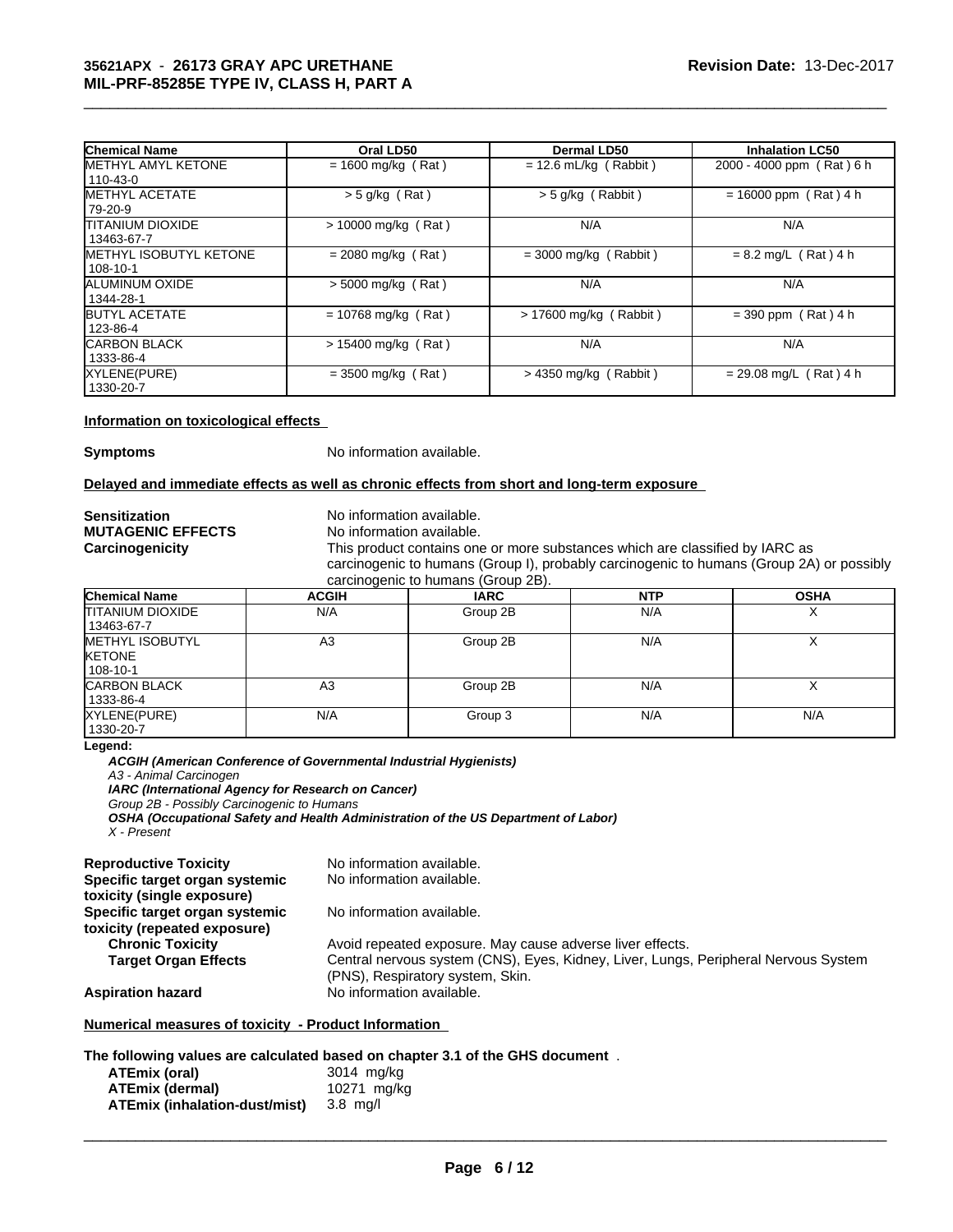# **Ecotoxicity**

|                                    | 35621APX - 26173 GRAY APC URETHANE<br>MIL-PRF-85285E TYPE IV, CLASS H, PART A |                                                                                                                                                                                                                                                                                                                                                                                                                                                                                                                                                                                   | Revision Date: 13-Dec-2017                                                   |
|------------------------------------|-------------------------------------------------------------------------------|-----------------------------------------------------------------------------------------------------------------------------------------------------------------------------------------------------------------------------------------------------------------------------------------------------------------------------------------------------------------------------------------------------------------------------------------------------------------------------------------------------------------------------------------------------------------------------------|------------------------------------------------------------------------------|
| Oral LD50<br><b>Dermal LD50</b>    | 4070 mg/kg (rat) Estimated<br>14124 mg/kg (rat) Estimated                     |                                                                                                                                                                                                                                                                                                                                                                                                                                                                                                                                                                                   |                                                                              |
|                                    |                                                                               | <b>12. ECOLOGICAL INFORMATION</b>                                                                                                                                                                                                                                                                                                                                                                                                                                                                                                                                                 |                                                                              |
| <b>Ecotoxicity</b>                 |                                                                               |                                                                                                                                                                                                                                                                                                                                                                                                                                                                                                                                                                                   |                                                                              |
| <b>Chemical Name</b>               | <b>Toxicity to Algae</b>                                                      | <b>Toxicity to Fish</b>                                                                                                                                                                                                                                                                                                                                                                                                                                                                                                                                                           | Toxicity to daphnia and other<br>aquatic invertebrates                       |
| METHYL AMYL KETONE<br>110-43-0     | N/A                                                                           | 126 - 137: 96 h Pimephales<br>promelas mg/L LC50 flow-through                                                                                                                                                                                                                                                                                                                                                                                                                                                                                                                     | N/A                                                                          |
| METHYL ACETATE<br>79-20-9          | 120: 72 h Desmodesmus<br>subspicatus mg/L EC50                                | 250 - 350: 96 h Brachydanio rerio<br>mg/L LC50 static 295 - 348: 96 h<br>Pimephales promelas mg/L LC50<br>flow-through                                                                                                                                                                                                                                                                                                                                                                                                                                                            | 1026.7: 48 h Daphnia magna mg/L<br><b>EC50</b>                               |
| METHYL ISOBUTYL KETONE<br>108-10-1 | 400: 96 h Pseudokirchneriella<br>subcapitata mg/L EC50                        | 496 - 514: 96 h Pimephales<br>promelas mg/L LC50 flow-through                                                                                                                                                                                                                                                                                                                                                                                                                                                                                                                     | 170: 48 h Daphnia magna mg/L<br>EC50                                         |
| <b>BUTYL ACETATE</b><br>123-86-4   | 674.7: 72 h Desmodesmus<br>subspicatus mg/L EC50                              | 17 - 19: 96 h Pimephales promelas<br>mg/L LC50 flow-through 100: 96 h<br>Lepomis macrochirus mg/L LC50<br>static                                                                                                                                                                                                                                                                                                                                                                                                                                                                  | N/A                                                                          |
| <b>XYLENE(PURE)</b><br>1330-20-7   | N/A                                                                           | 13.1 - 16.5: 96 h Lepomis<br>macrochirus mg/L LC50<br>flow-through 13.5 - 17.3: 96 h<br>Oncorhynchus mykiss mg/L LC50<br>2.661 - 4.093: 96 h Oncorhynchus<br>mykiss mg/L LC50 static 23.53 -<br>29.97: 96 h Pimephales promelas<br>mg/L LC50 static 30.26 - 40.75: 96<br>h Poecilia reticulata mg/L LC50<br>static 7.711 - 9.591: 96 h Lepomis<br>macrochirus mg/L LC50 static 13.4:<br>96 h Pimephales promelas mg/L<br>LC50 flow-through 19: 96 h Lepomis<br>macrochirus mg/L LC50 780: 96 h<br>Cyprinus carpio mg/L LC50<br>semi-static 780: 96 h Cyprinus<br>carpio mg/L LC50 | 0.6: 48 h Gammarus lacustris mg/L<br>LC50 3.82: 48 h water flea mg/L<br>EC50 |

# **Persistence and degradability**

No information available.

### **Bioaccumulation**

| No information available.                           |                                    |                                                                                           |
|-----------------------------------------------------|------------------------------------|-------------------------------------------------------------------------------------------|
| <b>Bioaccumulation</b><br>No information available. |                                    |                                                                                           |
| <b>Chemical Name</b>                                |                                    | <b>Partition coefficient</b>                                                              |
| METHYL AMYL KETONE                                  | 110-43-0                           | 1.98                                                                                      |
| <b>METHYL ACETATE</b><br>79-20-9                    |                                    | 0.18                                                                                      |
| METHYL ISOBUTYL KETONE<br>$108 - 10 - 1$            |                                    | 1.19                                                                                      |
| <b>BUTYL ACETATE</b>                                | 123-86-4                           | 1.81                                                                                      |
| Other adverse effects                               | No information available           |                                                                                           |
|                                                     | <b>13. DISPOSAL CONSIDERATIONS</b> |                                                                                           |
| Waste treatment methods                             |                                    |                                                                                           |
| Waste treatment methods                             |                                    | This material, as supplied, is a hazardous waste according to federal regulations (40 CFR |

| Waste treatment methods    |                                                                                                      |
|----------------------------|------------------------------------------------------------------------------------------------------|
| Waste treatment methods    | This material, as supplied, is a hazardous waste according to federal regulations (40 CFR<br>$261$ . |
| <b>US EPA Waste Number</b> | D001                                                                                                 |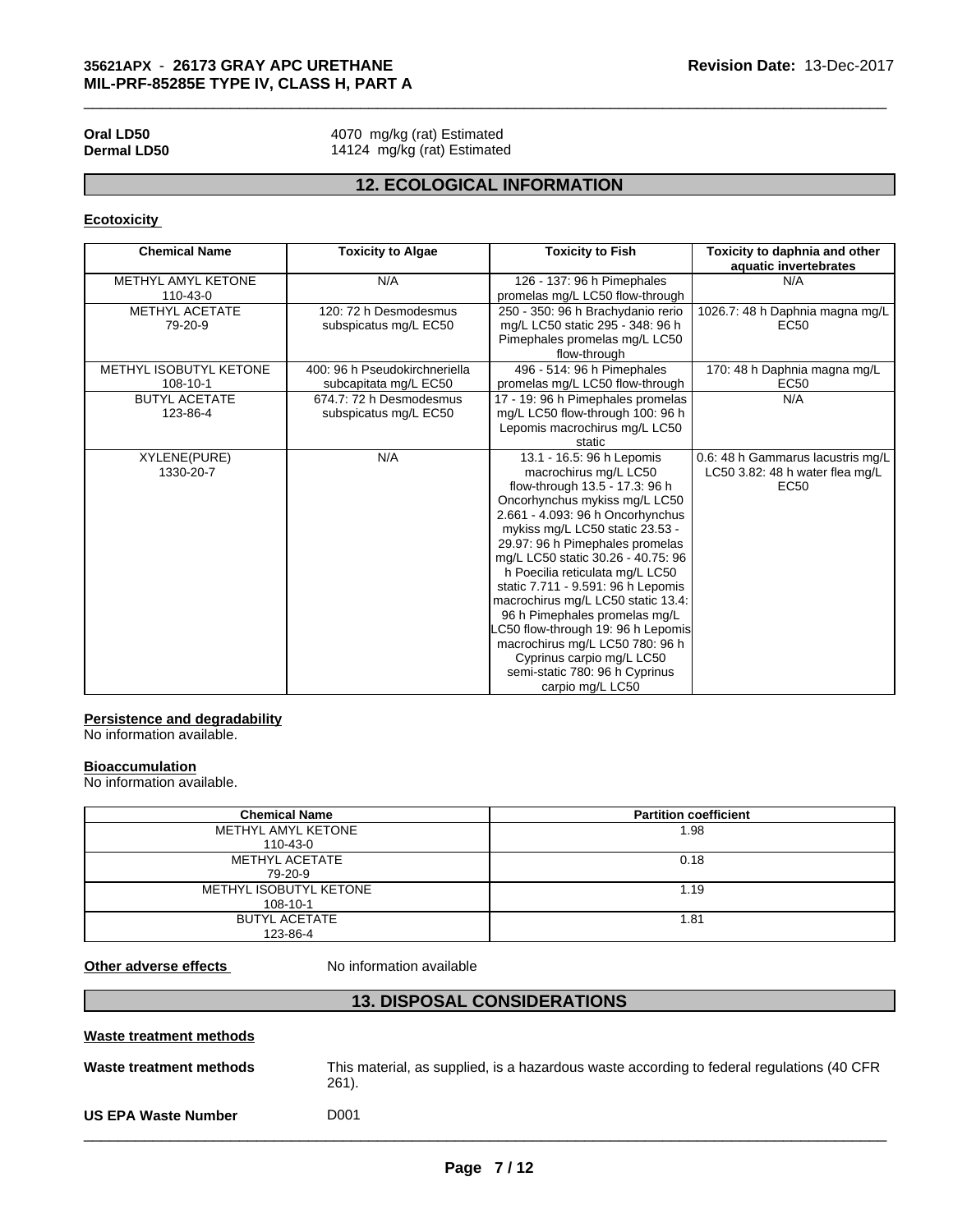| Chemical Name          | <b>RCRA - Basis for Listing</b> | <b>RCRA - D Series Wastes</b> |
|------------------------|---------------------------------|-------------------------------|
| METHYL ISOBUTYL KETONE | Included in waste stream: F039  | N/A                           |
| 108-10-1               |                                 |                               |
| XYLENE(PURE)           | Included in waste stream: F039  | N/A                           |
| 1330-20-7              |                                 |                               |

 $\_$  ,  $\_$  ,  $\_$  ,  $\_$  ,  $\_$  ,  $\_$  ,  $\_$  ,  $\_$  ,  $\_$  ,  $\_$  ,  $\_$  ,  $\_$  ,  $\_$  ,  $\_$  ,  $\_$  ,  $\_$  ,  $\_$  ,  $\_$  ,  $\_$  ,  $\_$  ,  $\_$  ,  $\_$  ,  $\_$  ,  $\_$  ,  $\_$  ,  $\_$  ,  $\_$  ,  $\_$  ,  $\_$  ,  $\_$  ,  $\_$  ,  $\_$  ,  $\_$  ,  $\_$  ,  $\_$  ,  $\_$  ,  $\_$  ,

|                                |  | <b>RCRA - D Series Wastes</b>                                                                                                                                                                                            |  |
|--------------------------------|--|--------------------------------------------------------------------------------------------------------------------------------------------------------------------------------------------------------------------------|--|
| Included in waste stream: F039 |  | N/A                                                                                                                                                                                                                      |  |
|                                |  |                                                                                                                                                                                                                          |  |
|                                |  | N/A                                                                                                                                                                                                                      |  |
|                                |  |                                                                                                                                                                                                                          |  |
|                                |  |                                                                                                                                                                                                                          |  |
|                                |  |                                                                                                                                                                                                                          |  |
|                                |  |                                                                                                                                                                                                                          |  |
|                                |  |                                                                                                                                                                                                                          |  |
| <b>Chemical Name</b>           |  | <b>California Hazardous Waste Status</b>                                                                                                                                                                                 |  |
| <b>METHYL ACETATE</b>          |  | Toxic                                                                                                                                                                                                                    |  |
| 79-20-9                        |  | Ignitable                                                                                                                                                                                                                |  |
|                                |  | Toxic                                                                                                                                                                                                                    |  |
|                                |  |                                                                                                                                                                                                                          |  |
|                                |  | Toxic                                                                                                                                                                                                                    |  |
| 1330-20-7                      |  | Ignitable                                                                                                                                                                                                                |  |
|                                |  |                                                                                                                                                                                                                          |  |
|                                |  |                                                                                                                                                                                                                          |  |
|                                |  |                                                                                                                                                                                                                          |  |
|                                |  |                                                                                                                                                                                                                          |  |
|                                |  |                                                                                                                                                                                                                          |  |
|                                |  |                                                                                                                                                                                                                          |  |
|                                |  | <b>RCRA - Basis for Listing</b><br>Included in waste stream: F039<br>This product contains one or more substances that are listed with the State of California as a hazardous waste.<br><b>14. TRANSPORT INFORMATION</b> |  |

| <u>DOT</u><br><b>UN-No</b><br>Proper shipping name<br><b>Hazard class</b><br><b>Packing Group</b><br><b>Special Provisions</b><br><b>Description</b><br><b>Emergency Response Guide</b><br><b>Number</b> | <b>UN1263</b><br>Paint<br>3<br>Ш<br>149, B52, IB2, T4, TP1, TP8, TP28<br>UN1263, Paint, 3, II<br>128 |
|----------------------------------------------------------------------------------------------------------------------------------------------------------------------------------------------------------|------------------------------------------------------------------------------------------------------|
| TDG.<br><b>UN-No</b><br>Proper shipping name<br><b>Hazard class</b><br><b>Packing Group</b><br><b>Description</b>                                                                                        | UN1263<br>Paint<br>3<br>Ш<br>UN1263, Paint, 3, II                                                    |
| <b>MEX</b><br><b>UN-No</b><br>Proper shipping name<br><b>Hazard class</b><br><b>Packing Group</b><br><b>Description</b>                                                                                  | <b>UN1263</b><br>Paint<br>3<br>$\mathbf{I}$<br>UN1263, Paint, 3, II                                  |
| <b>ICAO</b><br>UN-No<br>Proper shipping name<br><b>Hazard class</b><br><b>Packing Group</b><br><b>Special Provisions</b><br><b>Description</b>                                                           | <b>UN1263</b><br>Paint<br>3<br>$\mathbf{H}$<br>A3, A72<br>UN1263, Paint, 3, II                       |
| IATA<br>UN-No<br><b>Hazard class</b><br><b>Packing Group</b><br><b>ERG Code</b><br><b>Special Provisions</b>                                                                                             | <b>UN1263</b><br>3<br>$\mathbf{H}$<br>3L<br>A3, A72, A192                                            |
| <b>IMDG/IMO</b><br>UN-No                                                                                                                                                                                 | <b>UN1263</b>                                                                                        |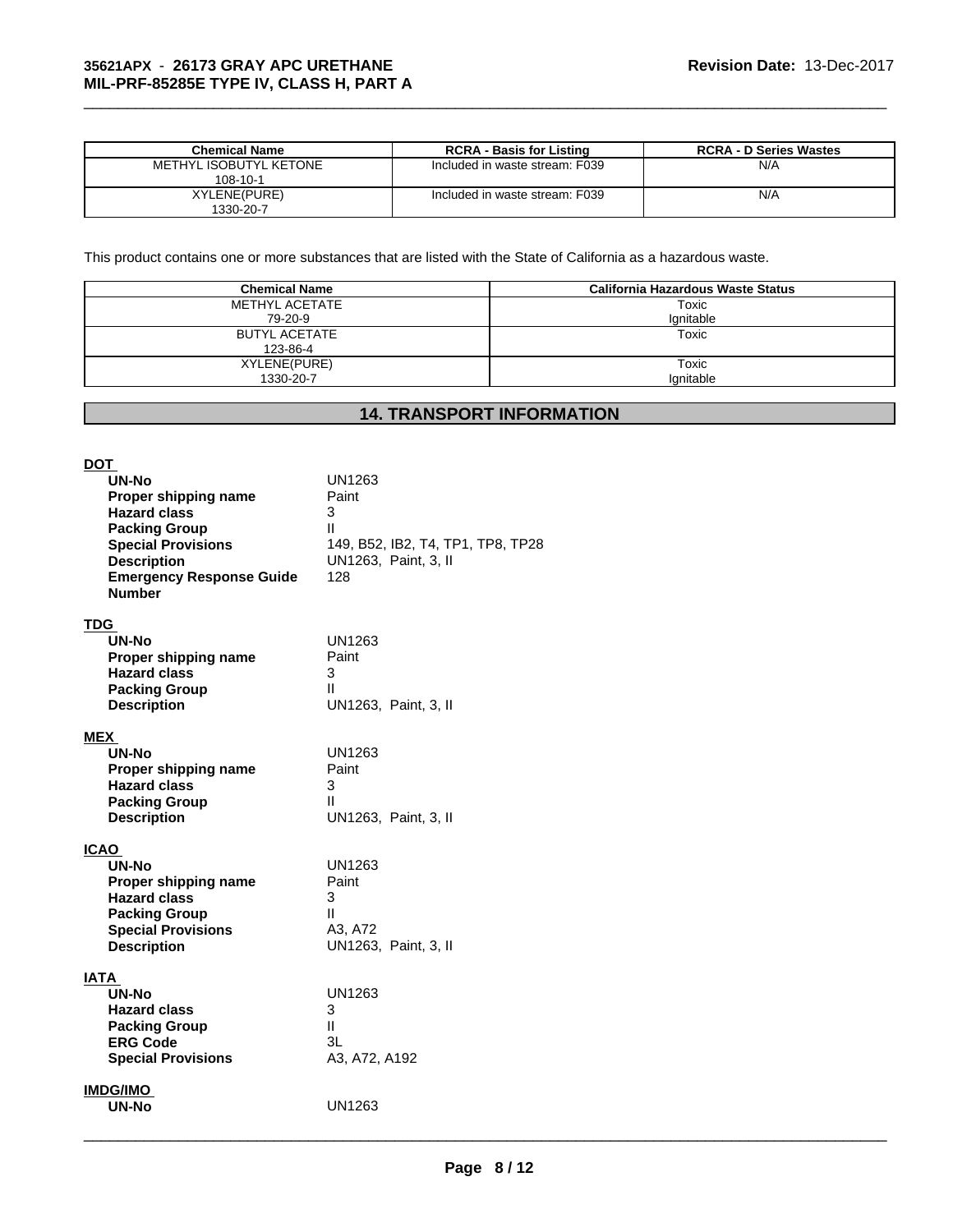| <b>Hazard class</b><br><b>Packing Group</b><br>EmS-No | 3<br>Ш<br>F-E, S-E               |  |
|-------------------------------------------------------|----------------------------------|--|
| <b>Special Provisions</b>                             | 163, 367                         |  |
| <b>RID</b>                                            |                                  |  |
| UN-No                                                 | <b>UN1263</b>                    |  |
| Proper shipping name                                  | Paint                            |  |
| <b>Hazard class</b>                                   | 3                                |  |
| <b>Packing Group</b>                                  | Ш.                               |  |
| <b>Classification Code</b>                            | F <sub>1</sub>                   |  |
| <b>Description</b>                                    | UN1263, Paint, 3, II             |  |
| <b>ADR/RID</b>                                        |                                  |  |
| UN-No                                                 | <b>UN1263</b>                    |  |
| Proper shipping name                                  | Paint                            |  |
| <b>Hazard class</b>                                   | 3                                |  |
| <b>Packing Group</b>                                  | $\mathbf{H}$                     |  |
| <b>Classification Code</b>                            | F <sub>1</sub>                   |  |
| <b>Tunnel restriction code</b>                        | (D/E)                            |  |
| <b>Special Provisions</b>                             | 163, 640C, 650, 367              |  |
| <b>Description</b>                                    | UN1263, Paint, 3, II, (D/E)<br>3 |  |
| <b>ADR/RID-Labels</b>                                 |                                  |  |
| <b>ADN</b>                                            |                                  |  |
| Proper shipping name                                  | Paint                            |  |
| <b>Hazard class</b>                                   | 3                                |  |
| <b>Packing Group</b>                                  | Ш                                |  |
| <b>Classification Code</b>                            | F <sub>1</sub>                   |  |
| <b>Special Provisions</b>                             | 163, 640C, 650                   |  |
| <b>Description</b>                                    | UN1263, Paint, 3, II             |  |
| <b>Hazard Labels</b>                                  | 3<br>5L                          |  |
| <b>Limited Quantity (LQ)</b><br><b>Ventilation</b>    | <b>VE01</b>                      |  |
|                                                       |                                  |  |
| <b>15. REGULATORY INFORMATION</b>                     |                                  |  |
| <b>International Inventories</b>                      |                                  |  |
| <b>TSCA</b>                                           | Complies                         |  |
| <b>DSL/NDSL</b>                                       | Complies                         |  |
| <b>FINECS/FI INCS</b>                                 | Compliae                         |  |

| <b>International Inventories</b> |          |
|----------------------------------|----------|
| <b>TSCA</b>                      | Complies |
| <b>DSL/NDSL</b>                  | Complies |
| <b>EINECS/ELINCS</b>             | Complies |
| <b>ENCS</b>                      | Complies |
| <b>IECSC</b>                     | Complies |
| <b>KECL</b>                      | Complies |
| <b>PICCS</b>                     | Complies |
| <b>AICS</b>                      | Complies |

**TSCA** - United States Toxic Substances Control Act Section 8(b) Inventory **DSL/NDSL** - Canadian Domestic Substances List/Non-Domestic Substances List EINECS/ELINCS - European Inventory of Existing Chemical Substances/European List of Notified Chemical Substances **ENCS** - Japan Existing and New Chemical Substances

**IECSC** - China Inventory of Existing Chemical Substances

**KECL** - Korean Existing and Evaluated Chemical Substances

**PICCS** - Philippines Inventory of Chemicals and Chemical Substances

**AICS** - Australian Inventory of Chemical Substances

# **US Federal Regulations**

# **SARA 313**

Section 313 of Title III of the Superfund Amendments and Reauthorization Act of 1986 (SARA). This product contains a chemical or chemicals which are subject to the reporting requirements of the Act and Title 40 of the Code of Federal Regulations, Part 372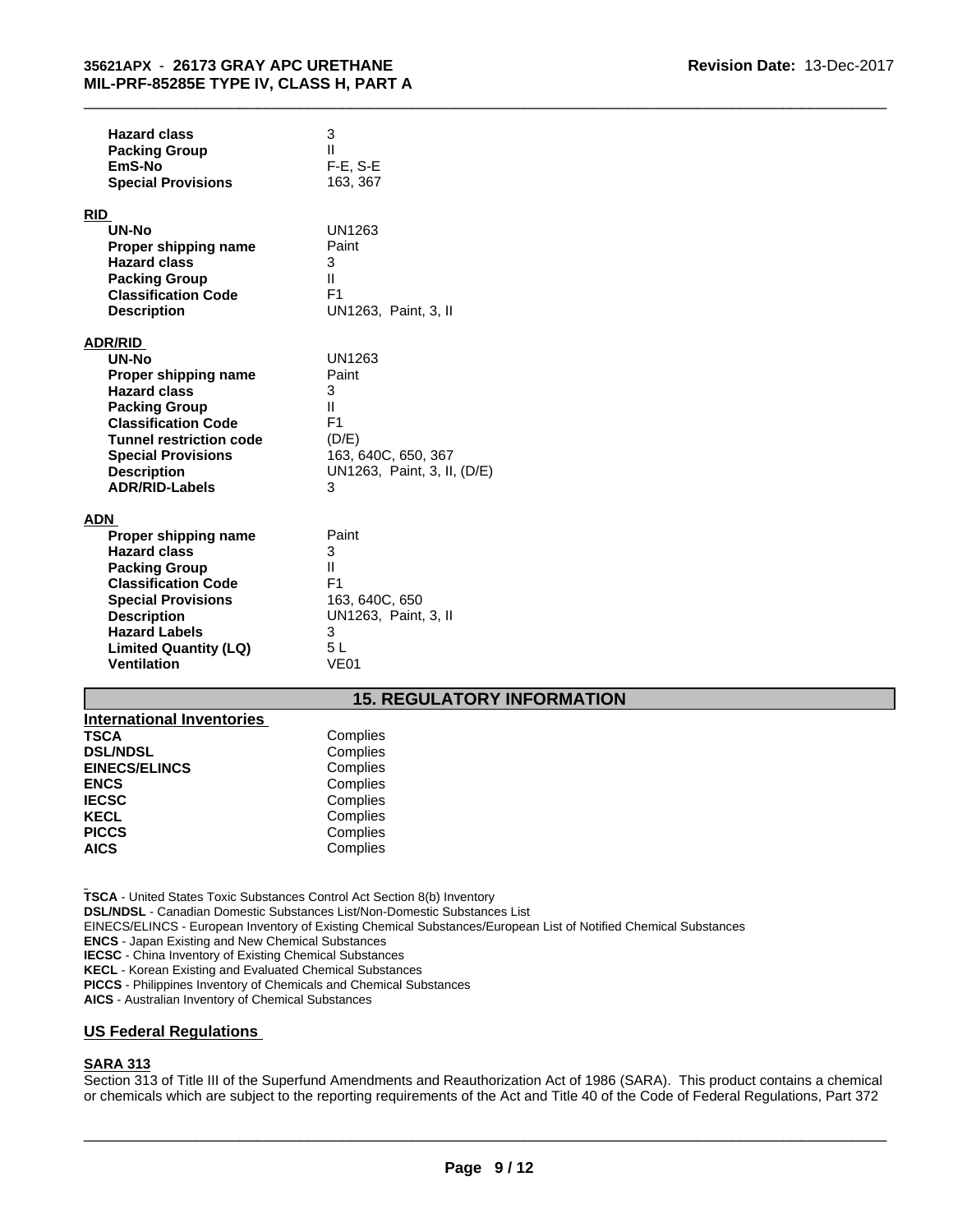# **35621APX** - **26173 GRAY APC URETHANE MIL-PRF-85285E TYPE IV, CLASS H, PART A**

| <b>Chemical Name</b>                                                       | CAS <sub>N</sub><br><b>UAJ NU</b> | $\sim$<br>.313<br>l Values %<br>AP.<br>hreshold<br>- 70 |
|----------------------------------------------------------------------------|-----------------------------------|---------------------------------------------------------|
| . KETONE<br><b>ISOBI</b><br>ME <sup>®</sup><br>∵⊔∨′<br>$T^{\prime}$<br>שטו | $-10-$<br>$108 -$                 | .v                                                      |
| <b>ALUMINUM OXIDE</b><br>ΑL                                                | ററ<br>1344-<br>-دە -              | $\cdot$                                                 |

\_\_\_\_\_\_\_\_\_\_\_\_\_\_\_\_\_\_\_\_\_\_\_\_\_\_\_\_\_\_\_\_\_\_\_\_\_\_\_\_\_\_\_\_\_\_\_\_\_\_\_\_\_\_\_\_\_\_\_\_\_\_\_\_\_\_\_\_\_\_\_\_\_\_\_\_\_\_\_\_\_\_\_\_\_\_\_\_\_\_\_\_\_

### **SARA 311/312 Hazard Categories**

| <b>Acute Health Hazard</b>               | Yes |
|------------------------------------------|-----|
| <b>Chronic Health Hazard</b>             | N٥  |
| Fire Hazard                              | Yes |
| <b>Sudden Release of Pressure Hazard</b> | N٥  |
| <b>Reactive Hazard</b>                   | N٥  |

# **CAA (Clean Air Act)**

U.S. - CAA (Clean Air Act) - 1990 Hazardous Air Pollutants This product contains the following HAPs:

| <b>Chemical Name</b>                                   | CAS No         | Hazardous air pollutants (HAPs) content |
|--------------------------------------------------------|----------------|-----------------------------------------|
| KETONE<br>L ISOBUTY'<br>ME <sup>-</sup><br>$H_{\rm M}$ | $108 - 10 - 1$ | Present                                 |
| ENE(PURE)<br>vvı                                       | 330-20-7       | Present                                 |

### **Clean Water Act**

This product contains the following substances which are regulated pollutants pursuant to the Clean Water Act (40 CFR 122.21 and 40 CFR 122.42):

| <b>Chemical Name</b> | <b>CWA - Reportable</b><br>Quantities | <b>CWA - Toxic Pollutants</b> | <b>CWA - Priority Pollutants</b> | <b>CWA - Hazardous</b><br><b>Substances</b> |
|----------------------|---------------------------------------|-------------------------------|----------------------------------|---------------------------------------------|
| <b>BUTYL ACETATE</b> | 5000 lb                               | N/A                           | N/A                              |                                             |
| XYLENE(PURE)         | 100 lb                                | N/A                           | N/A                              |                                             |

### **CERCLA**

This material, as supplied, contains one or more substances regulated as a hazardous substance under the Comprehensive Environmental Response Compensation and Liability Act (CERCLA) (40 CFR 302)

| <b>Chemical Name</b>   | <b>Hazardous Substances RQs</b> | <b>Extremely Hazardous Substances</b><br><b>RQs</b> | RQ (reportable quantity) |
|------------------------|---------------------------------|-----------------------------------------------------|--------------------------|
| METHYL ISOBUTYL KETONE | 5000 lb                         | N/A                                                 | RQ 5000 lb final RQ      |
|                        |                                 |                                                     | RQ 2270 kg final RQ      |
| <b>BUTYL ACETATE</b>   | 5000 lb                         | N/A                                                 | RQ 5000 lb final RQ      |
|                        |                                 |                                                     | RQ 2270 kg final RQ      |
| XYLENE(PURE)           | 100 <sub>lb</sub>               | N/A                                                 | RQ 100 lb final RQ       |
|                        |                                 |                                                     | RQ 45.4 kg final RQ      |

### **State Regulations**

### **California Proposition 65**

This product contains the following Proposition 65 chemicals

| <b>Chemical Name</b>   | CAS No     | <b>California Proposition 65</b> |
|------------------------|------------|----------------------------------|
| TITANIUM DIOXIDE       | 13463-67-7 | Carcinogen                       |
| METHYL ISOBUTYL KETONE | 108-10-1   | Carcinogen                       |
|                        |            | Developmental                    |
| <b>CARBON BLACK</b>    | 1333-86-4  | Carcinoɑen                       |

# **U.S. State Right-to-Know Regulations**

| <b>Chemical Name</b>             | <b>Massachusetts</b> | <b>New Jersey</b> | Pennsylvania | <b>Illinois</b> | Rhode Island |
|----------------------------------|----------------------|-------------------|--------------|-----------------|--------------|
| METHYL AMYL KETONE               |                      |                   |              | N/A             |              |
| METHYL ACETATE                   |                      |                   |              | N/A             |              |
| TITANIUM DIOXIDE                 |                      |                   |              | N/A             |              |
| <b>METHYL ISOBUTYL</b><br>KETONE |                      |                   |              |                 |              |
| ALUMINUM OXIDE                   |                      |                   |              | N/A             |              |
| <b>BUTYL ACETATE</b>             |                      |                   |              | N/A             |              |
| <b>CARBON BLACK</b>              |                      |                   |              |                 |              |

 $\overline{\phantom{a}}$  ,  $\overline{\phantom{a}}$  ,  $\overline{\phantom{a}}$  ,  $\overline{\phantom{a}}$  ,  $\overline{\phantom{a}}$  ,  $\overline{\phantom{a}}$  ,  $\overline{\phantom{a}}$  ,  $\overline{\phantom{a}}$  ,  $\overline{\phantom{a}}$  ,  $\overline{\phantom{a}}$  ,  $\overline{\phantom{a}}$  ,  $\overline{\phantom{a}}$  ,  $\overline{\phantom{a}}$  ,  $\overline{\phantom{a}}$  ,  $\overline{\phantom{a}}$  ,  $\overline{\phantom{a}}$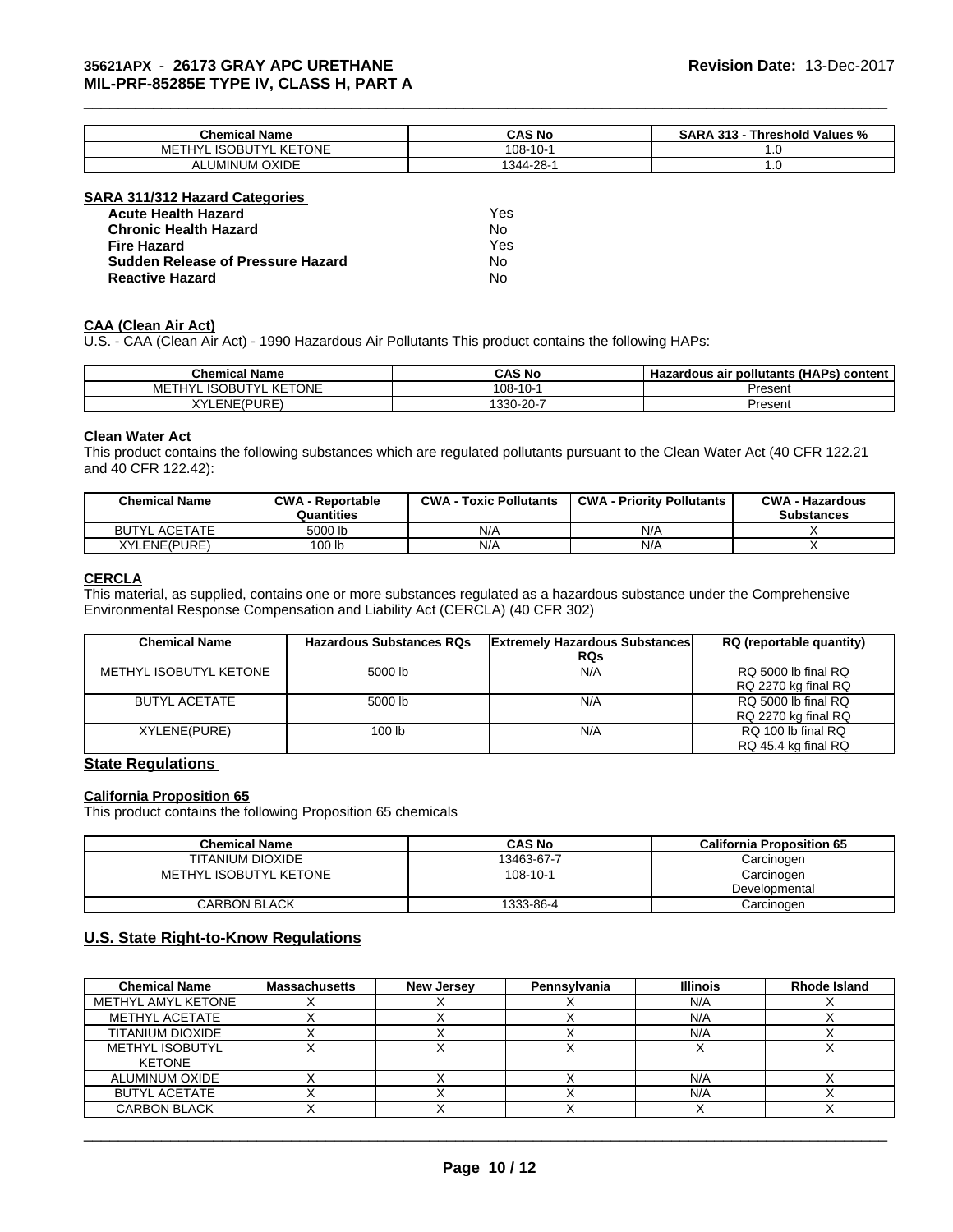# **35621APX** - **26173 GRAY APC URETHANE MIL-PRF-85285E TYPE IV, CLASS H, PART A**

| XYLENE(PURE)<br>URE' |  |  |  |
|----------------------|--|--|--|

 $\_$  ,  $\_$  ,  $\_$  ,  $\_$  ,  $\_$  ,  $\_$  ,  $\_$  ,  $\_$  ,  $\_$  ,  $\_$  ,  $\_$  ,  $\_$  ,  $\_$  ,  $\_$  ,  $\_$  ,  $\_$  ,  $\_$  ,  $\_$  ,  $\_$  ,  $\_$  ,  $\_$  ,  $\_$  ,  $\_$  ,  $\_$  ,  $\_$  ,  $\_$  ,  $\_$  ,  $\_$  ,  $\_$  ,  $\_$  ,  $\_$  ,  $\_$  ,  $\_$  ,  $\_$  ,  $\_$  ,  $\_$  ,  $\_$  ,

# **International Regulations**

**Mexico - Grade** Serious risk, Grade 3

|                         | <b>Carcinogenic Status</b> | <b>Exposure Limits</b>             |
|-------------------------|----------------------------|------------------------------------|
| METHYL AMYL KETONE      | N/A                        | Mexico: TWA 50 ppm                 |
|                         |                            | Mexico: TWA 235 mg/m <sup>3</sup>  |
|                         |                            | Mexico: STEL 100 ppm               |
|                         |                            | Mexico: STEL 465 mg/m <sup>3</sup> |
| <b>METHYL ACETATE</b>   | N/A                        | Mexico: TWA 200 ppm                |
|                         |                            | Mexico: TWA 610 mg/m <sup>3</sup>  |
|                         |                            | Mexico: STEL 250 ppm               |
|                         |                            | Mexico: STEL 760 mg/m <sup>3</sup> |
| <b>TITANIUM DIOXIDE</b> | N/A                        | Mexico: TWA 10 mg/m <sup>3</sup>   |
|                         |                            | Mexico: STEL 20 mg/m <sup>3</sup>  |
| METHYL ISOBUTYL KETONE  | N/A                        | Mexico: TWA 50 ppm                 |
|                         |                            | Mexico: TWA 205 mg/m <sup>3</sup>  |
|                         |                            | Mexico: STEL 75 ppm                |
|                         |                            | Mexico: STEL 307 mg/m <sup>3</sup> |
| ALUMINUM OXIDE          | N/A                        | Mexico: TWA 10 mg/m <sup>3</sup>   |
| <b>BUTYL ACETATE</b>    | N/A                        | Mexico: TWA 150 ppm                |
|                         |                            | Mexico: TWA 710 mg/m <sup>3</sup>  |
|                         |                            | Mexico: STEL 200 ppm               |
|                         |                            | Mexico: STEL 950 mg/m <sup>3</sup> |
| <b>CARBON BLACK</b>     | N/A                        | Mexico: TWA 3.5 mg/m <sup>3</sup>  |
|                         |                            | Mexico: STEL 7 mg/m <sup>3</sup>   |
| XYLENE(PURE)            | N/A                        | Mexico: TWA 100 ppm                |
|                         |                            | Mexico: TWA 435 mg/m <sup>3</sup>  |
|                         |                            | Mexico: STEL 150 ppm               |
|                         |                            | Mexico: STEL 655 mg/m <sup>3</sup> |



**The information provided in this Safety Data Sheet is correct to the best of our knowledge, information and belief at the date of its publication. The information given is designed only as a guidance for safe handling, use, processing, storage,**

\_\_\_\_\_\_\_\_\_\_\_\_\_\_\_\_\_\_\_\_\_\_\_\_\_\_\_\_\_\_\_\_\_\_\_\_\_\_\_\_\_\_\_\_\_\_\_\_\_\_\_\_\_\_\_\_\_\_\_\_\_\_\_\_\_\_\_\_\_\_\_\_\_\_\_\_\_\_\_\_\_\_\_\_\_\_\_\_\_\_\_\_\_